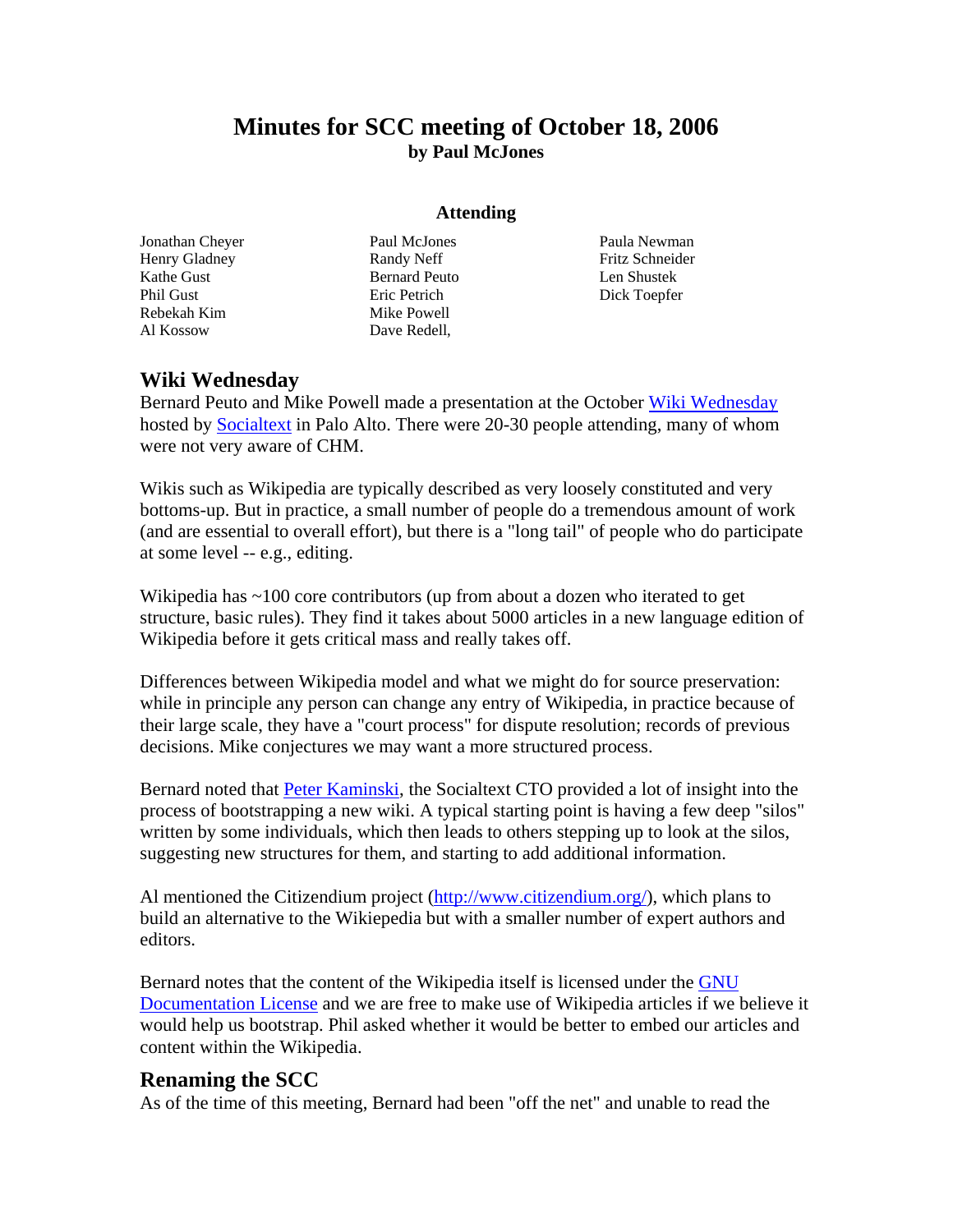responses to his message "Re-Naming the SCC" of October 17. Issues: better recognition for what we actually do (collect vs. preserve), our relationship to the Museum, and our desire to work with other individuals and groups outside of the Museum. There seems to be reasonable consensus about switching from "Software Collection" to "Software Preservation", but there's a lot of controversy about the final aspect: Committee, etc. Al expressed a strong preference for using the same terminology as the other groups within CHM, namely "Special Interest Group" (SIG). Bernard agreed it would be worthwhile having consistent terminology, but expressed a strong distaste for "SIG" in particular. Dave suggested "... Initiative". Some people liked "... Alliance", but that perhaps doesn't put enough emphasis on the role of this museum and its volunteers, relative to outside groups.

Regarding visibility, Len Shustek emphasized he would like to stick with a single domain name for the Museum and all its activities: computerhistory.org. He suggested, though, dedicating top-level subdirectories such as computerhistory.org/software/ for groups like the Software Preservation <group>.

# **Al Kossow: CHM activities**

Last month a large activity involved the SDS 900 machines: taking inventory software and documents.

Early next month a huge collection will arrive from Germany: a 40-foot cargo container of unsorted documentation and software in various media. There will also be six containers filled with hardware. These will probably remain sealed for a year (in offsite storage).

## **Henry Gladney: SNOBOL**

Henry presented a DVD with ~65000 files from University of Arizona to Al: Snobol and Icon, plus many papers from Ralph Griswold, who passed away about three weeks ago. Henry found two volunteers: Greg Townsend (worked in U. of Arizona Computer Science Department with Griswold) and Mark Emmer (who has a small consulting company in Colorado) has [www.snobol4.com.](http://www.snobol4.com/) Griswold gave his personal papers to a museum in Wisconsin.

## **Dick Toepfer: Convergent Technologies**

Starting to work with Allison Akbay; located an Engine; Nadia Ilyin is contacting Convergent software people but hasn't found volunteers yet. Their quarterly meeting of alumni is coming up in a few weeks, and will canvass members with respect to things people may still have.

## **Bernard: System R**

As soon as we get the licences that [Roy Levin](http://research.microsoft.com/users/roylevin/) has championed at Microsoft, we'll present them to the IBM lawyers. Len has seen drafts of the Microsoft documents, and is very impressed at how non-restrictive they are.

## **Jonathen Cheyer: NLS**

They recently determined which pinout type (A) the NLS keyset at the Museum was; they also checked out the Alto keysets at CHM. Three of these turned out to be in perfect